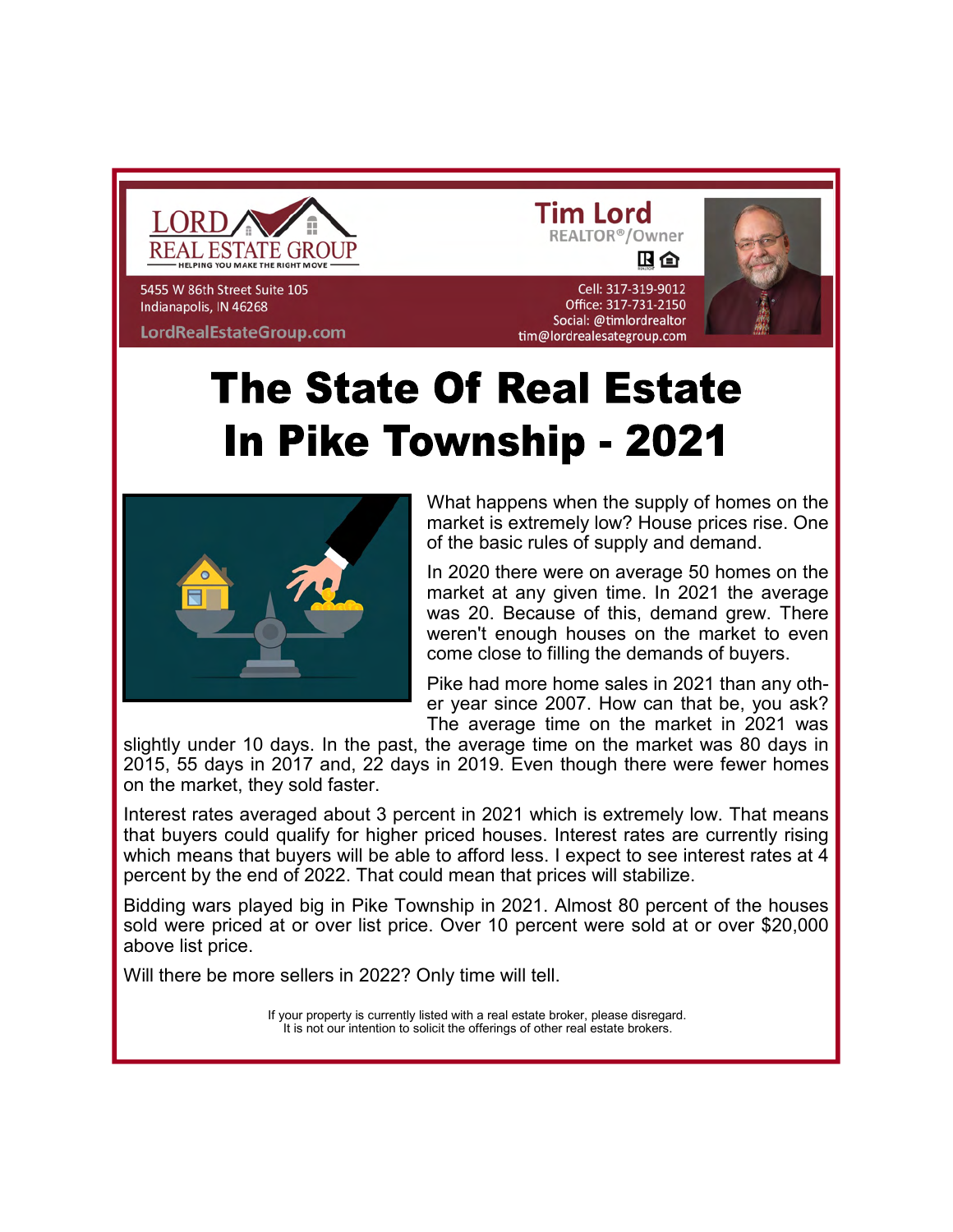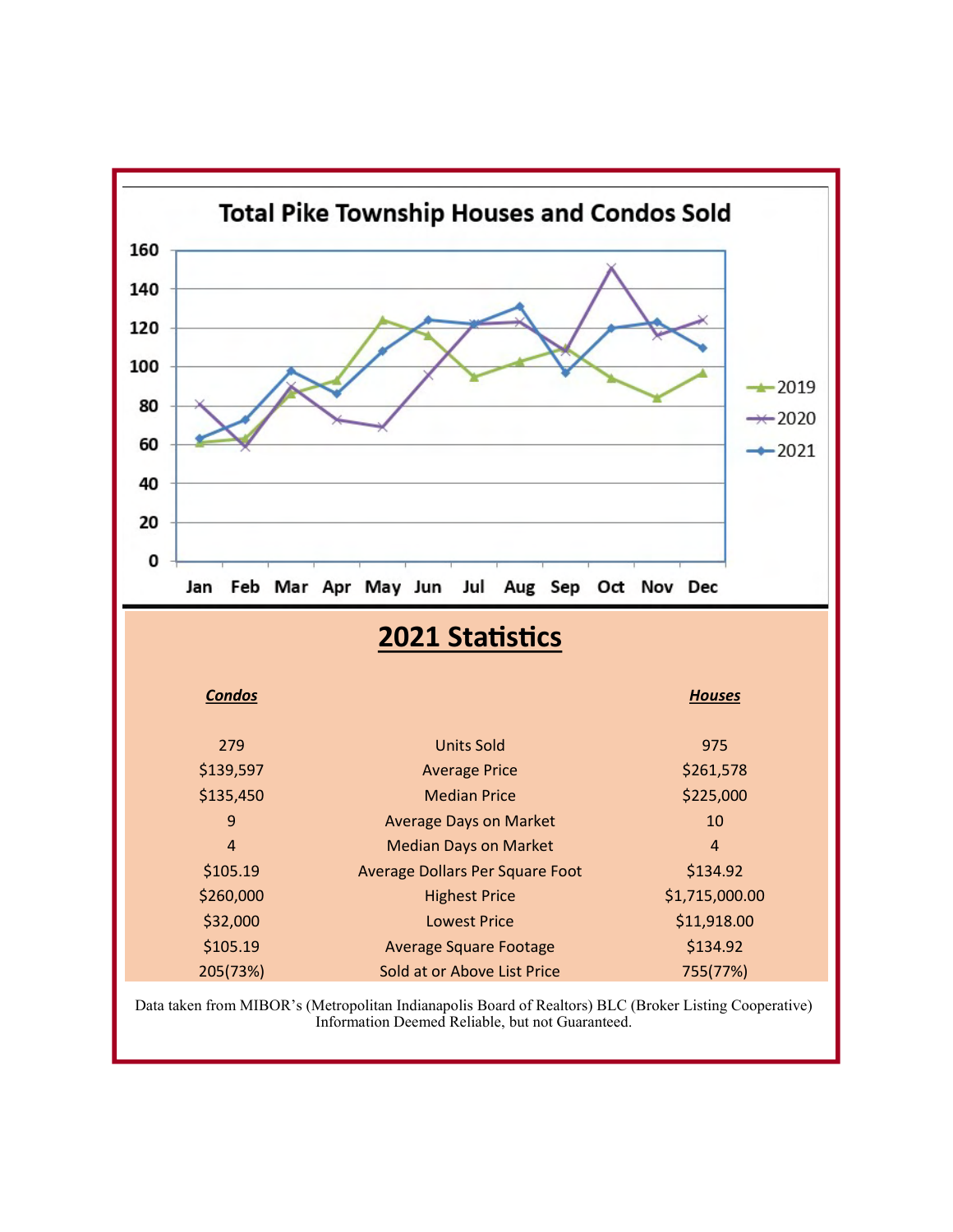

We have experience with buyers, sellers, investors, short sales, and commercial leases.

Buying or selling a home can be the most expensive transaction you will ever make. We understand and will try to make it as informative and stress free as possible.

We pride ourselves on our market research, following market trends, and continuing education. We want our clients to have the best up to date information.

We love answering real estate questions. If you have a question, please let us know. If we don't have an answer, we will research and get an answer for you.

## Brokerage Highlights From 2021



9 offers, one \$23,500 over list price, 47 showing requests, sold in one day



15 offers, 93 showing requests, one offer was \$37,500 over list price, sold in 3 days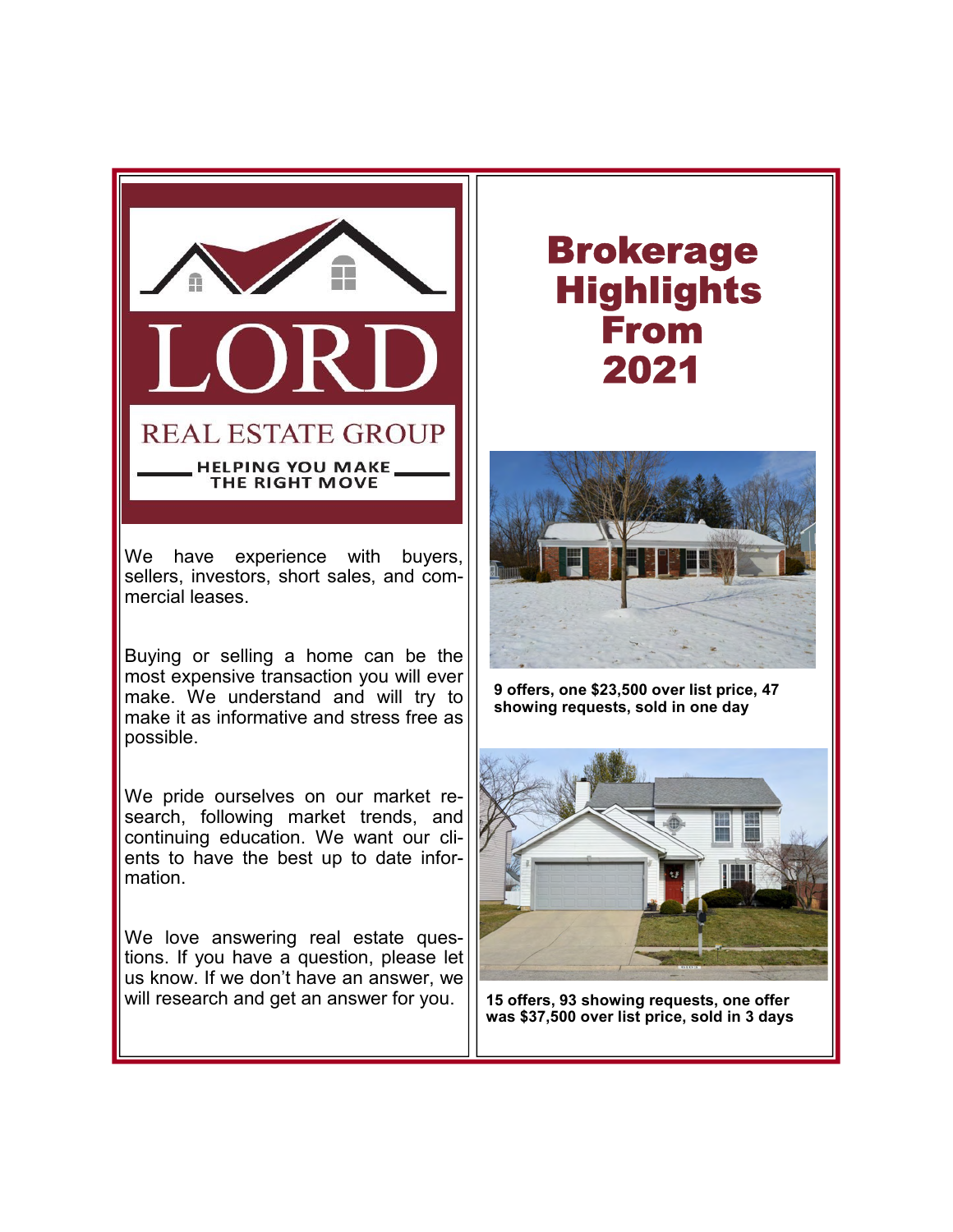

The above chart shows the average percent above or below list price that houses were selling for in Pike Township. For example if the list price of a home was \$200,000, in March 2019 it sold for \$191,000. In July 2020 it would have sold for \$200,000. In July 2021 it would have sold for \$208,000. Why? The law of supply and demand.

- ◆ During the year of 2021, the average amount of houses on the market was about 20. Compare this to about 12 years ago when there was 1000 houses on the market in Pike Township. Twelve years ago it was a buyers market. Today it is a sellers market.
- $\bullet$  The numbers at the top of the bars are the number of houses sold that month. Notice the higher the number sold, the higher above list price houses sold for. This tells me that there was high demand and not enough supply that month. This becomes a bidding war situation.
- ◆ Typically, most sales happen during the Spring, Summer and, Fall months. You can see during those months the highest prices above list where obtained.
- ◆ COVID had an effect on real estate during 2020. Sellers did not want buyers coming into their houses for fear of spreading COVID. Trade stories I read stated that they were also scared of guests stealing toilet paper. This brought the number of houses on the market much lower although the demand was the same. National Association of Realtors says that the average offers on a house is 5.
- $\bullet$  2021 had the most houses sold since 2007. Although there were less houses on the market, the houses sold on the average in 10 days instead of 30, 60 or 90 days.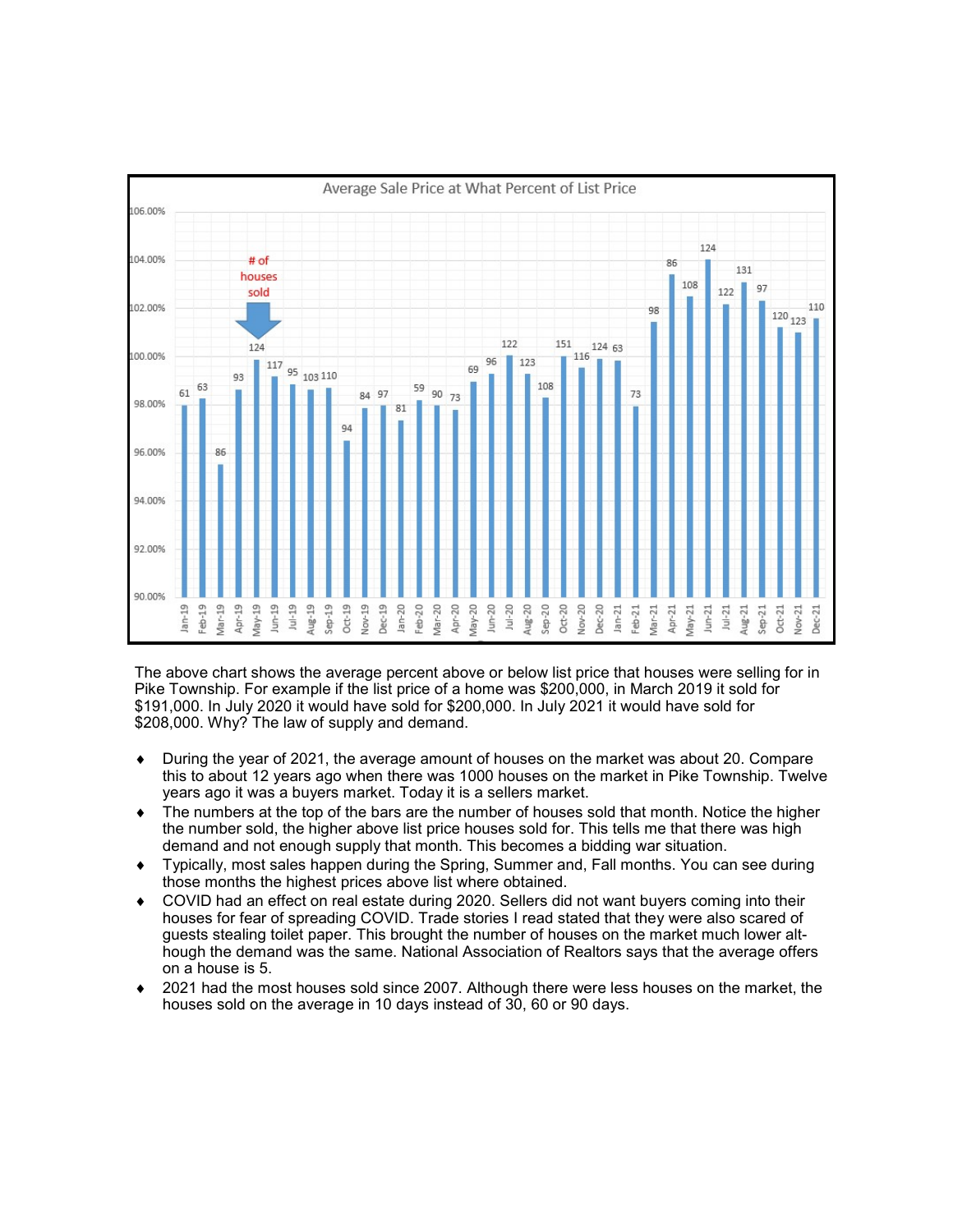## 12 Tips To Win a Bid In This Competitive Market

According to Lawrence Yun, Chief Economist at the National Association of Realtors, "For every listing there are 5.1 offers. Half of the homes are being sold above list price."

It takes some real thought and desires to win in a bidding war. Knowing your options is key. There are many things that you can do to make your offer stand out.

1.) First realize that if you are getting a mortgage, the lender will only allow the loan amount to be up to the appraised amount. That means that if you offer more than the appraised amount, you will have to come up with the difference. If you have the extra cash, then this should not be a problem. If you don't, then you could negotiate and see if the owner would take the appraised amount. Another solution would be to offer a price but then in the "Further Conditions" in the Purchase Agreement, write something like "if the home appraises under offer price, then the buyer will pay up to appraised amount". This would eliminate any question as to what you would be willing to pay and eliminate negotiations after appraisal.

2.) Don't request any appliances even if the seller is willing to leave them. This would show the seller that you are willing to buy the house without the appliances. The seller might like the fact that they could take some/all appliances with them.

3.) The earnest money was designed to show the seller how interested you were in buying the house. The bigger the earnest money, the more you want the house. It also shows that you are willing to put skin in the game. Larger amounts of earnest money could make a difference.

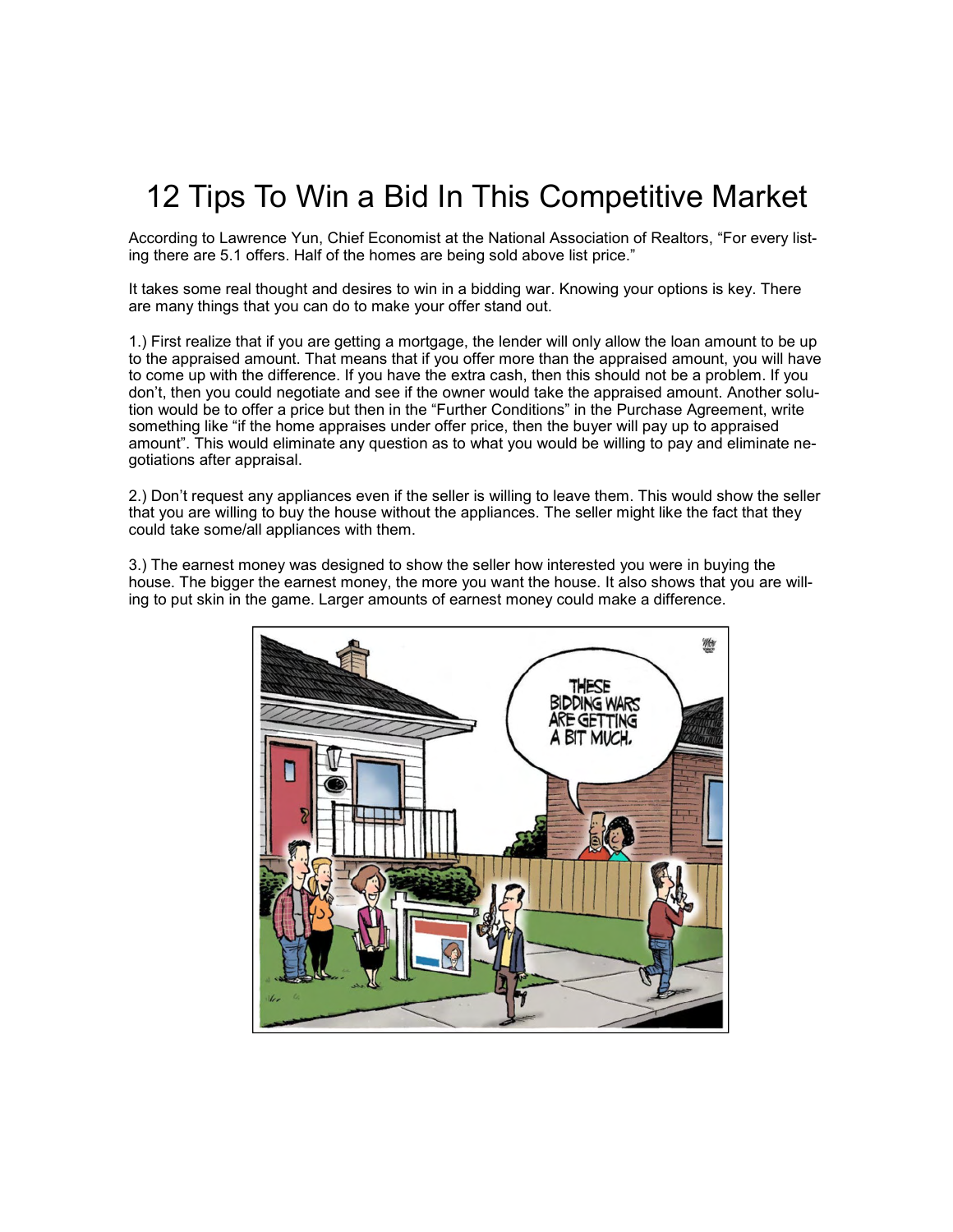#### CONTINUED FROM PREIVIOUS PAGE...



4.) How you finance the home and what your down payment is can be critical. Basically, there are 3 types of loans. FHA, insured conventional and conventional. If you have a down payment of less than 20 percent, then the lender will add a Private Mortgage Insurance policy to the loan. FHA appraisals are always a little more demanding. This could be a little more challenging for the seller if their home is not up to par. Bigger down payments do have one advantage

when it comes to appraisals. Example: Buyer offers \$200,000 on a house. They put down 10 percent as a down payment. Now house only has to appraise for \$180,000 because that is all the loan would have to be. This could be a big concern for sellers if the house does not appraise. Having a bigger down payment could give the seller some relief.

5.) Don't ask the seller for any closing costs. This might be the only way a buyer could afford the house but you are taking money out of the seller's pocket.

6.) Work with the seller on a closing date. A buyer's agent could call the listing agent and ask what would work best for the seller. The seller might need time to close on their next house or might want to close as soon as possible.

7.) Traditionally the closing fee (the fee charged to have the table closing by the title company) is split between the buyer and seller. The fee usually is around a total of \$300 to \$400. The seller will pay more attention and appreciate the offer if the buyer pays the sellers half of the fee.

8.) In this market, possession of the new property can make or break a deal. Traditionally, possession was always at closing. Now, giving the seller days, weeks, or a month to vacate the house has become more of the norm. This protects the seller from having to move out before closing. It is possible (and happens many times) that the buyer can't get the loan but does not find out until a day or two before closing. Maybe the seller has bought a new house and has moved into it. Now the seller has to face two mortgages until they can find a new buyer for the old house. Giving the seller extra time to vacate is a huge plus.

9.) Either waving the right to have a home inspection, taking the property as-is, or using the "AS IS" ADDENDUM TO PURCHASE AGREEMENT is a benefit to the seller. This allows the buyer to have an inspection, terminate the transaction if any undisclosed defects were found in the inspection. The seller has no obligation whatsoever to correct the defects found in the inspection. This protects the seller from any inspection repair expense. Normally this would work well if the house is in good condition and has no defects and needs no repairs.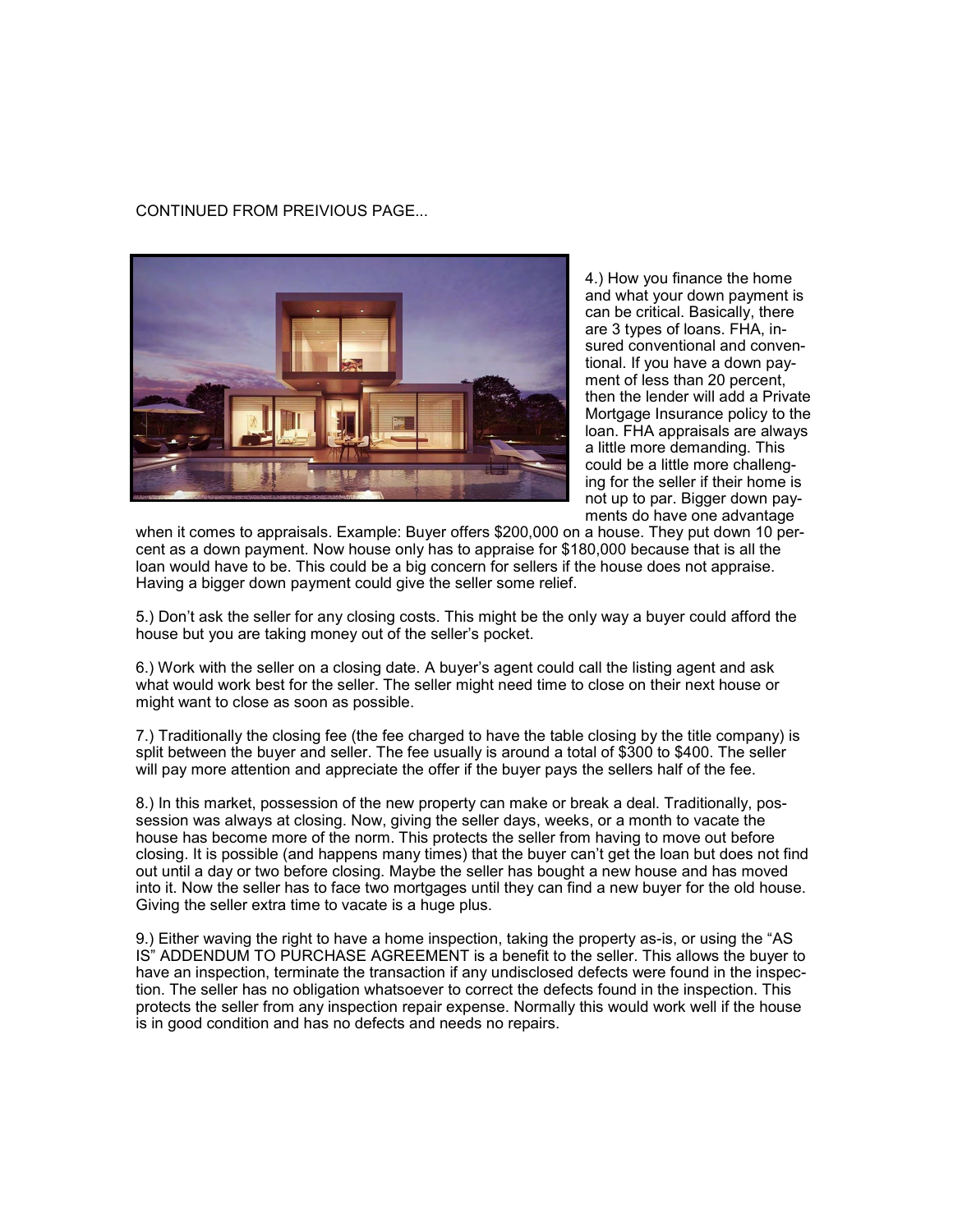#### CONTINUED FROM PREIVIOUS PAGE...

10.) Don't ask the seller to pay for a home warranty for the buyer. This is an added expense for the seller. The buyer can order and pay for a home warranty any time after the closing for the same price.

11.) The buyer could pay for the seller's title insurance policy. This cost could vary based on the price of the house. This could mean a lot to the seller.

12.) Because Indiana property taxes are paid in arrears, the bills you get this year in May and November pay for the first 6 months of last year and the last 6 months of last year. The seller owes the buyer a credit at closing based on what the last payment covered to the closing date. The title company prorates it and gives the buyer a credit and the seller a debit on the closing statement. Otherwise, the buyer would be paying the seller's property taxes from their escrowed mortgage payments. The buyer could relinquish the credit or part of it which would save the seller some money. These tips are ways to influence the seller in a multiple offer situation. The whole idea is to reduce the seller's costs and inconvenience. The more tips you can use the more likely you are to get the seller's attention and maybe win the bidding war. When I represent the seller in a multiple offer situation, I start an Excel spreadsheet with all the variable contingencies. This makes it easier for the seller and me to decide which the best offers are. The last multiple offers I did this to had 9 offers. The one before that had 15 offers. It's a seller's market.

DISCLOSURE – You should be careful about waiving the inspection. As a licensed Real Estate Agent, we have a fiduciary responsibility to educate our buyers of the importance and benefits of an inspection. And, as a Realtor, the Code of Ethics states that we make sure that any known issues are still disclosed. There are benefits and liabilities to each of these above tips. Make sure you understand them before you use them.



Tim Lord